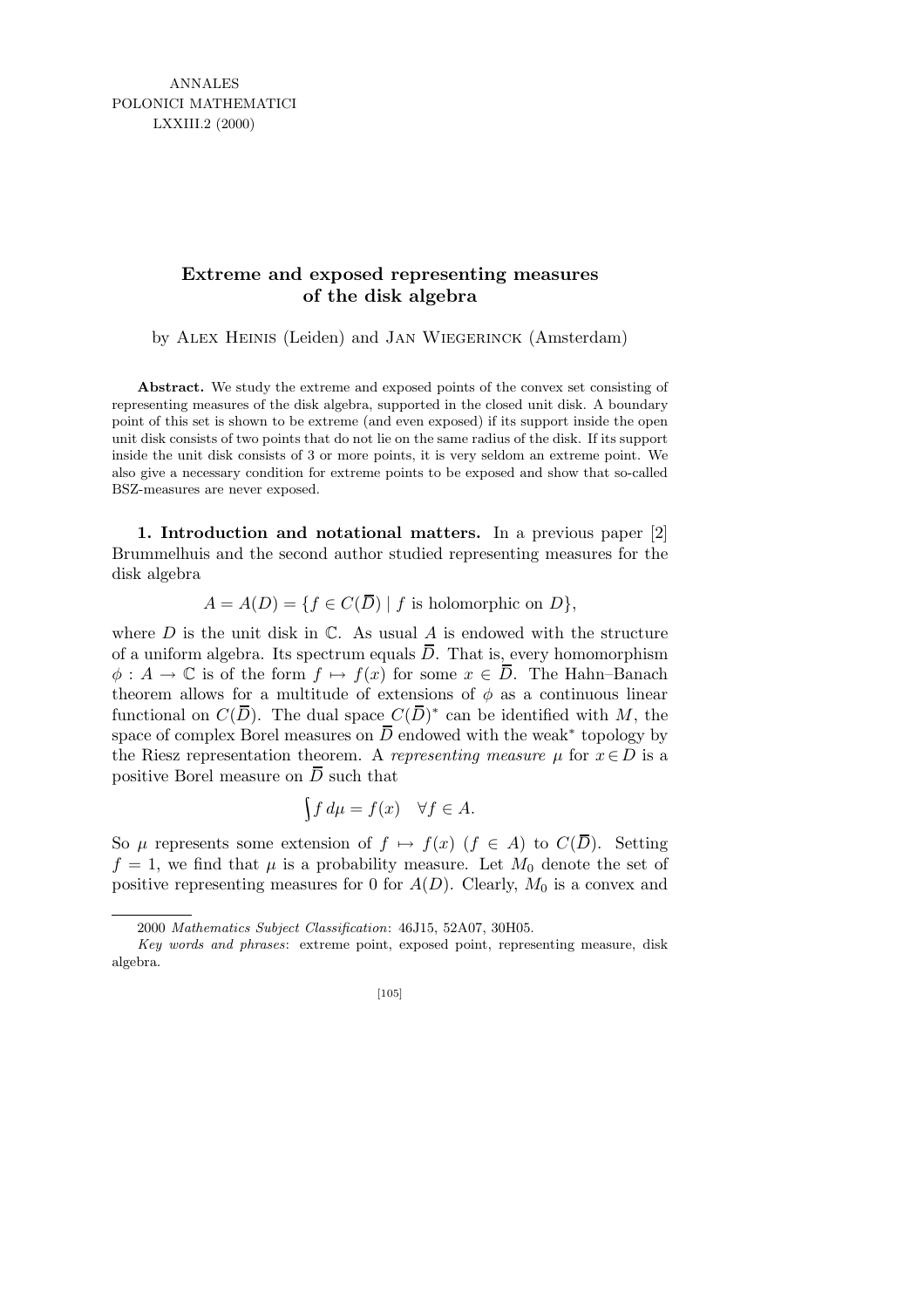weak<sup>∗</sup> -compact subset of M. For the above and for more background in uniform algebras the reader may consult [3].

Let  $E$  be a relatively closed subset of  $D$  and let  $T$  denote the boundary of D. By  $M_E$  we denote the subset of  $M_0$  of representing measures  $\mu$  with  $T \subset \text{supp}\,\mu \subset T \cup E$ . Clearly,  $M_E$  is an extreme set of  $M_0$ , i.e. if a point in  $M_E$  is an interior point of a line segment in  $M_0$ , this line segment is contained in  $M_E$ .  $M_0$  is very large and it is reasonable (cf. [2]) to consider only representing measures  $\mu$  with  $T \subset \text{supp }\mu$ .

The following result was obtained in [2].

THEOREM 1.1. Let  $\mu$  be an extreme point of  $M_0$ . Suppose that  $\mu \in M_E$ where  $E$  is a compact subset of  $D$ . Then  $E$  is a finite set.

Also, it was shown that for each  $z_0 \in D \setminus \{0\}$  there exists one extreme point  $\mu \in M_0$  with supp  $\mu = T \cup \{z_0\}$ . Recently Izzo [5] showed that these  $\mu$  are also exposed in  $M_0$ .

Most of the present paper is concerned with the case when  $E$  is finite. We thoroughly investigate the situation where  $E$  consists of two points. Then  $M_E$  is a strictly convex subset of  $M_0$  if and only if these points are not on a diameter of  $D$ ; moreover, extreme points in  $M_E$  are exposed.

When  $E$  consists of more than 2 points, the situation becomes much more complicated. We give examples of sets  $E$  consisting of  $n$  points in general position in D that are subsets of the support of an extremal element of  $M_0$ and examples of sets  $E$  for which this is not the case. We present a sufficient condition for extreme points of  $M_E$  to be exposed and give examples of extreme points of  $M_E$  that are not exposed.

In passing we show that measures  $\mu$  in  $M_D$  such that  $\mu(T) = 0$  cannot be exposed. From [2] we know that such measures can be extreme points of  $M_0$ .

Acknowledgments. We are grateful to Erik Hendriksen and Chris Klaassen for their useful remarks on this work.

2. Preliminary observations. The Poisson transform or balayage or sweep of  $\nu$  is defined for any finite measure  $\nu$  on D as the  $L^1$ -function on T given by

(1) 
$$
\langle \nu, P(\zeta) \rangle = \int_{D} \frac{1 - |z|^2}{|\zeta - z|^2} d\nu(z).
$$

Here  $P(\zeta) = P(\zeta, z) = (1 - |z|^2)/|\zeta - z|^2$ , the Poisson kernel. The notation is chosen to stress the fact that for fixed  $\zeta \in T$ ,  $P(\zeta)$  may be viewed as a functional on spaces of compactly supported complex Borel measures on D. See e.g. [6] or [4] for more details. We recall from [2] the following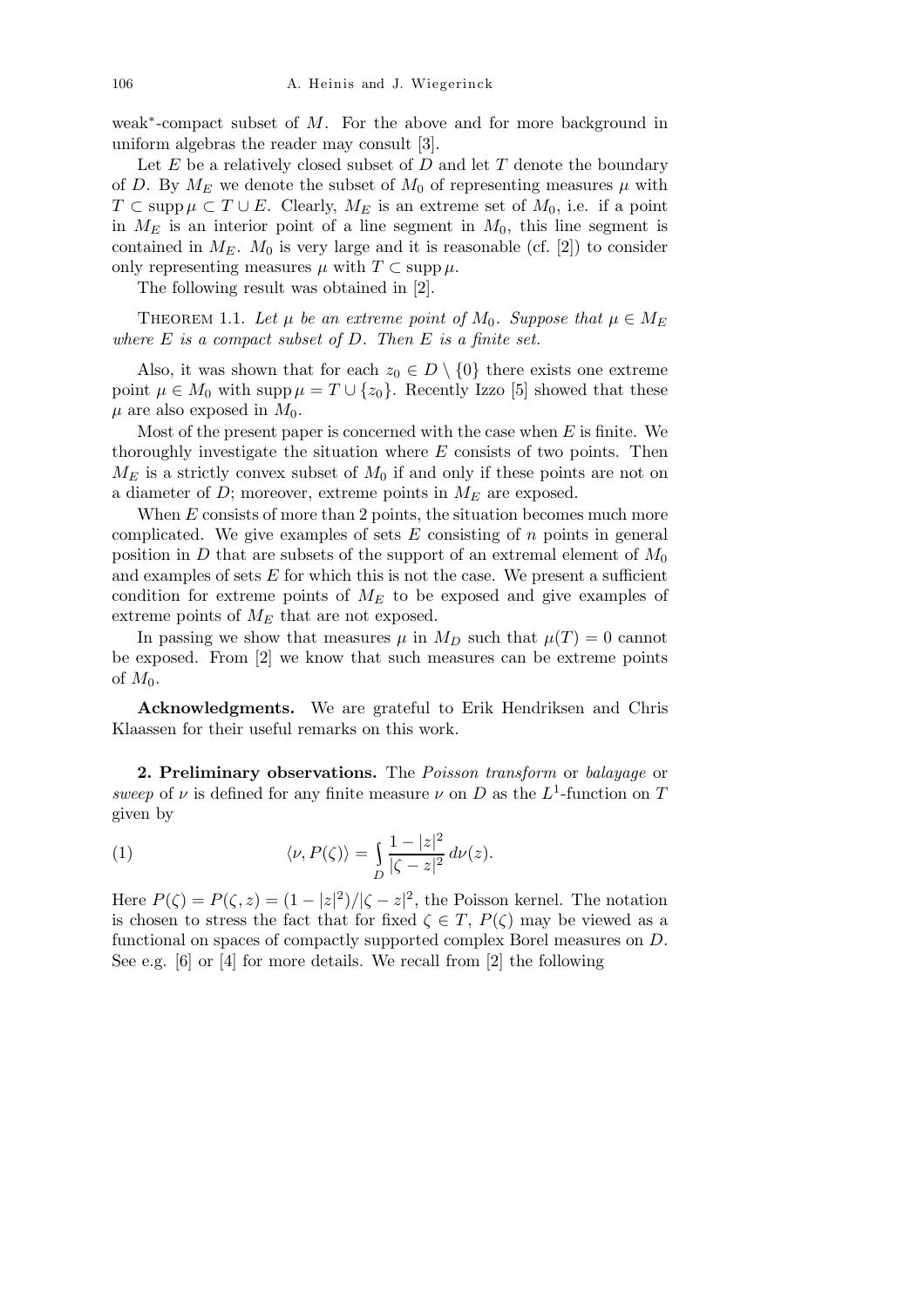THEOREM 2.1. If  $\mu \in M_0$ ,  $\nu = \mu|_D$  then

(2) 
$$
\mu = \nu + (1 - \langle \nu, P(\zeta) \rangle) \frac{d\theta}{2\pi} \quad (\zeta = e^{i\theta})
$$

and  $0 \leq \langle \nu, P(\zeta) \rangle \leq 1$ . Conversely, if  $\nu$  is a positive Borel measure such that  $0 \leq \langle \nu, P(\zeta) \rangle \leq 1$  then the measure defined by (2) is in  $M_0$ .

The function  $f = (2\pi)^{-1}(1 - \langle \nu, P(\zeta) \rangle)$  will be referred to as the trace of  $\mu$ ,  $f = \text{Tr }\mu$ . For  $\mu \in M_0$  we will write

$$
\mu = \mu_0 + \mu_1, \quad \mu_0 = \mu|_D, \quad \mu_1 = f \frac{d\theta}{2\pi},
$$

to indicate the decomposition (2).

From all this it follows that  $M_0 \leftrightarrow \{ \nu \in M \mid \nu \geq 0, \nu(T) = 0, \langle \nu, P(\zeta) \rangle$  $\leq 1$ , which describes  $M_0$  more concretely. Moreover, this shows that even  $M_D$  is huge. We quote from [2]:

THEOREM 2.2. If  $\mu \in M_0$  is extreme,  $T \subset \text{supp}\,\mu$  and  $\text{Tr}\,\mu$  has a realanalytic minorant h which is  $\geq 0$  but not identically 0, then  $E := \text{supp }\mu \cap D$ is finite.

COROLLARY 2.3. If  $\mu \in M_E$  is extreme with E compact, then E is finite.

Indeed,  $P_{\nu}$  is clearly real-analytic and if Tr $\mu \equiv 0$  then  $\mu$  would be supported by a compact subset of D, contradicting  $T \subset \text{supp }\mu$ .

The following trivial observations will be used later on.

LEMMA 2.4. Let  $\mu$  be a positive measure with bounded Poisson transform. Suppose that supp  $\mu \subset [0, e^{i\theta_0}]$ . If  $\mu$  has support outside 0, then  $\langle \mu, P(e^{i\theta}) \rangle$ is decreasing on  $(\theta_0, \theta_0 + \pi)$  and increasing on  $(\theta_0 - \pi, \theta_0)$ . Moreover, with  $\sigma$  denoting reflection in the line te<sup>i $\theta$ o</sup>, we have

$$
\langle \mu, P(\zeta) \rangle = \langle \mu, P(\sigma(\zeta)) \rangle.
$$

LEMMA 2.5. If  $\mu(0) > 0$  and  $\mu$  is extreme then  $\mu = \delta_0$ .

P r o o f. Suppose that  $0 < \mu(0) < 1$ ; put  $\mu(0) = c$ ,  $\nu = \mu - c\delta_0$ ,  $\nu^* =$  $\nu/(1-c)$ . Then  $\nu^*$  is representing,  $\nu^* \neq \delta_0$ ,  $0 < c < 1$  and  $\mu = (1-c)\nu^* + c\delta_0$ , hence  $\mu$  is not extremal.

LEMMA 2.6. If  $E \subset [0,1]$  and  $\mu$  is extreme, then  $|E| \leq 1$ .

P r o o f. Suppose there exist two relatively open disjoint sets  $U, V \subset E$ of positive  $\mu$ -measure. Let

$$
\delta_1 = \langle \mu|_U, P(1) \rangle, \quad \delta_2 = \langle \mu|_V, P(1) \rangle, \quad W = D \setminus (U \cup V)
$$

and define

$$
\nu_t = (1 + t\delta_2)\mu|_U + (1 - t\delta_1)\mu|_V + \mu|_W, \quad |t| \le \frac{1}{\delta_1}, \frac{1}{\delta_2}
$$

.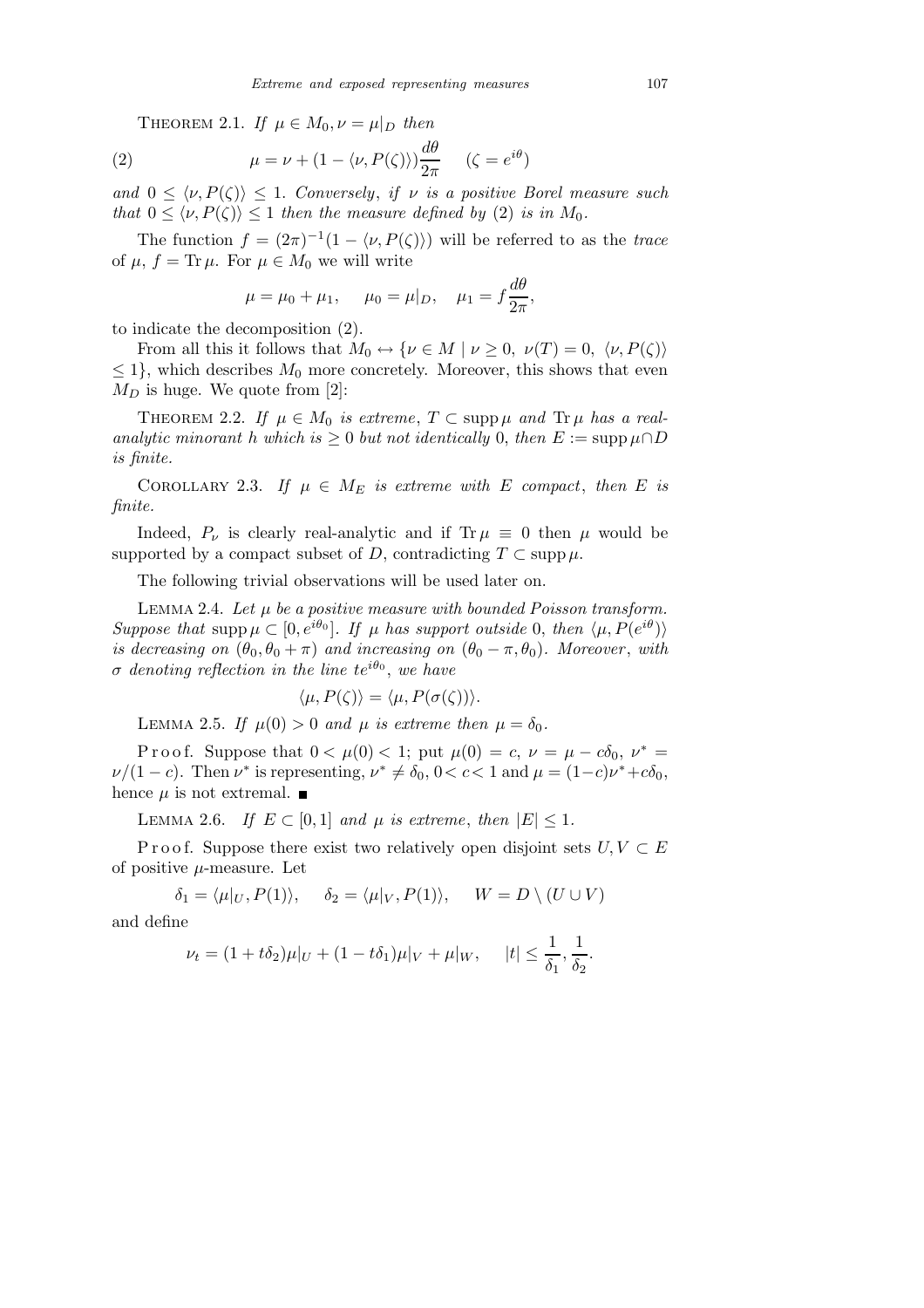Then  $\nu_t$  is a positive measure on D and

$$
\langle \nu_t, P(\zeta) \rangle \le \langle \nu_t, P(1) \rangle = (1 + t\delta_2)\delta_1 + (1 - t\delta_1)\delta_2 + \langle \mu|_W, P(1) \rangle
$$
  
=  $(\langle \mu|_U, P \rangle + \langle \mu|_V, P \rangle + \langle \mu|_W, P \rangle)(1) = \langle \nu, P(1) \rangle \le 1,$ 

hence

 $\langle$ 

(3) 
$$
\mu_t = \nu_t + \frac{1}{2\pi} (1 - \langle \nu_t, P(\zeta) \rangle) d\theta \in M_0.
$$

With  $|t| \leq 1/\delta_1, 1/\delta_2$  we have  $\mu = \mu_0 = (\mu_t + \mu_{-t})/2$  and since  $\mu_t \neq \mu_{-t}$ , we find that  $\mu$  is not an extreme point of  $M_0$ .

NOTATION 2.7. For finite  $E$  we will use the following notation. Let  $E = \{a_1, \ldots, a_n\} \subset D$ . With a positive measure  $\mu = \sum_{i=1}^{n} c_i \delta_{a_i}$  on E we associate  $c = c(\mu) = (c_1, \ldots, c_n) \in \mathbb{R}^n$ . We write  $p_i(\theta) = P(e^{i\theta}, a_i)$ ,  $p(\theta) :=$  $(p_1(\theta), \ldots, p_n(\theta)).$  Then  $\langle \mu, P(\zeta) \rangle = \sum_{i=1}^n c_i P(\zeta, a_i) =: \langle c, p(\theta) \rangle, \zeta = e^{i\theta} \in T.$ Let  $\Lambda_E = \{ (c_1, \ldots, c_n) \in \mathbb{R}^n \mid c_i \geq 0, \langle c, p(\theta) \rangle \leq 1 \; \forall \zeta = e^{i\theta} \in T \}.$ 

The set  $M_E$  is mapped by c isomorphically to  $\Lambda_E$  and, denoting by  $Ex(A)$ the set of extreme points of a set  $A$ , we have

$$
Ex(M_E) = Ex(M_0) \cap M_E \leftrightarrow Ex(\Lambda_E) \subset \mathbb{R}^n.
$$

We conclude this section with the case where  $E$  consists of one point (cf. [2]). If  $E = \{z\}$  then such a measure is completely determined by  $\mu(z) = c$ and  $\mu \in M_0$  if and only if

$$
0 \le c \frac{1 - |z|^2}{|\zeta - z|^2} \le 1 \quad \text{ for all } \zeta \in T,
$$

if and only if

$$
0 \le c \le \frac{(1-|z|)^2}{1-|z|^2} = \frac{1-|z|}{1+|z|}.
$$

Then  $c = 0$  gives us our well known  $\mu = d\theta/(2\pi)$  and  $c = (1 - |z|)/(1 + |z|)$ gives us an extreme  $\mu$  with support  $T \cup \{z\}.$ 

**3. Two-point interior supports.** Suppose that  $E = \{a_1, a_2\} \subset D \setminus \{0\}.$ Without loss of generality we will assume that  $a_1 = x$  and  $a_2 = ye^{i\alpha}$ ,  $0 < x, y < 1, 0 \le \alpha \le \pi$ . In the previous section  $M_E$  was identified with

(4) 
$$
\Lambda = \Lambda_E = \{c \in \mathbb{R}^2_{\geq 0} : \langle c, p(\theta) \rangle \leq 1 \ \forall \theta \in [0, 2\pi) \}.
$$

In view of Lemma 2.4 the function  $\langle c,p(\theta) \rangle$  assumes its maximum on the interval  $S = [0, \alpha]$ . It follows that

$$
\Lambda = \{c \in \mathbb{R}^2_{\geq 0} : \forall \theta \in S \langle c, p(\theta) \rangle \leq 1\}.
$$

Let

$$
A(\theta) = \begin{pmatrix} p_1(\theta) & p_2(\theta) \\ p'_1(\theta) & p'_2(\theta) \end{pmatrix}.
$$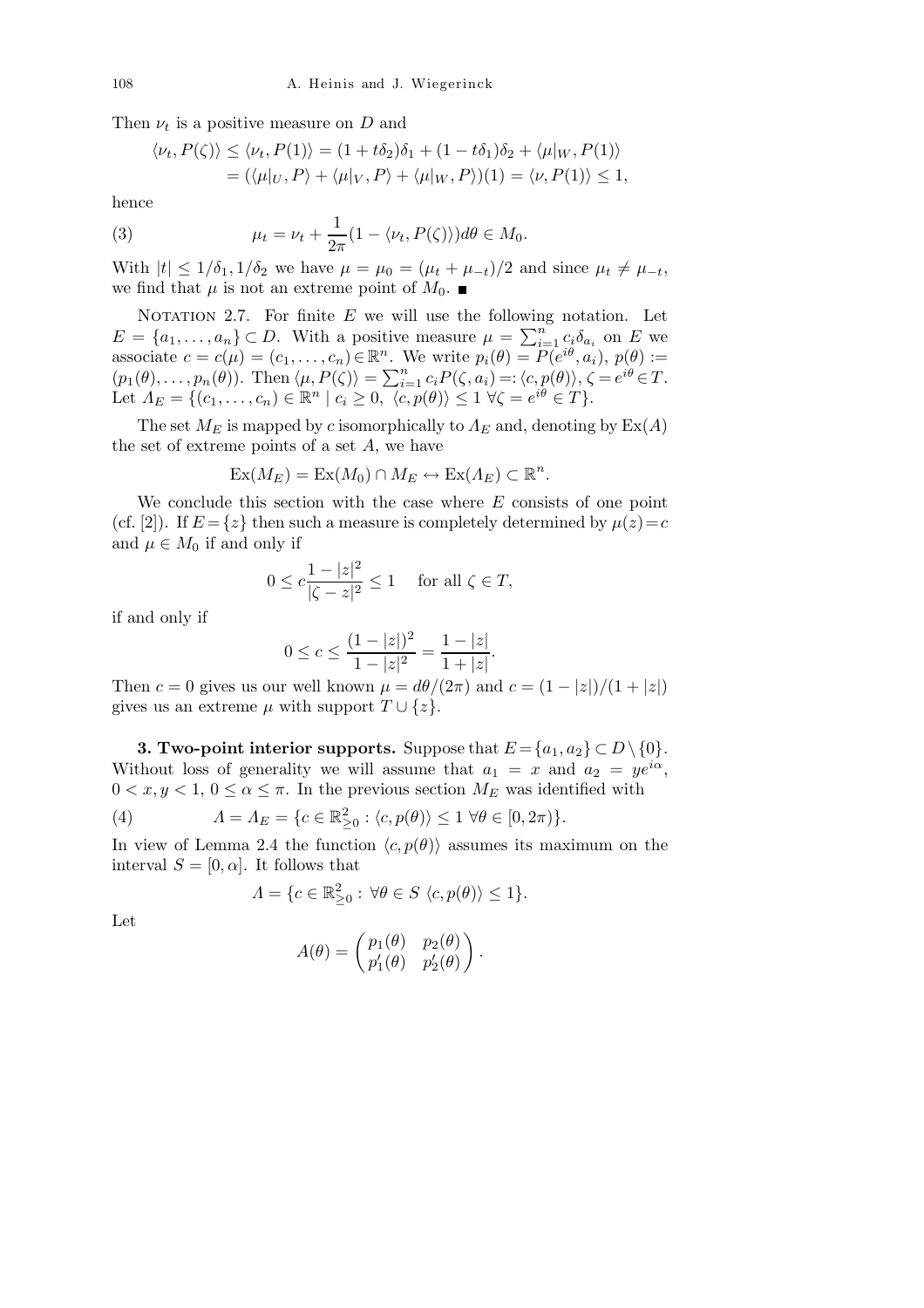Then

(5) 
$$
\det A(\theta) = \frac{2(1-x^2)^2(1-y^2)^2}{|\zeta-x|^2|\zeta-a_2|^2} \left(\frac{y\sin(\alpha-\theta)}{|\zeta-a_2|^2} + \frac{x\sin\theta}{|\zeta-x|^2}\right),
$$

with  $\zeta = e^{i\theta}$ . For  $\theta$  in the interior of S, (5) is positive, while if  $a_2 \notin \mathbb{R}$ , i.e.  $\alpha \neq 0, \pi$ , then (5) is positive on all of S. Thus a real-analytic map  $\gamma(\theta)$  can be defined on the interior of S (and if  $a_2 \notin \mathbb{R}$  even on a neighborhood of S) by solving  $\lambda$ 

(6) 
$$
A(\theta)\gamma(\theta) = \begin{pmatrix} 1 \\ 0 \end{pmatrix}.
$$

For points where  $\gamma'(\theta) \neq 0$  the map  $\gamma$  defines a smooth curve. We will identify  $\gamma$  with its image in  $\mathbb{R}^2$ . In fact,  $\gamma$  describes the envelope of the family of lines

(7) 
$$
l_{\theta} = \{c \in \mathbb{R}^2_{\geq 0} \mid \langle c, p(\theta) \rangle = 1\}.
$$

Thus if  $\gamma'(\theta) \neq 0$ , then  $l_{\theta}$  is the tangent to  $\gamma$  at  $\gamma(\theta)$ .

From (4) it is clear that boundary points  $(c_1, c_2) \in \mathbb{R}^2_{>0}$  of  $\Lambda$  are contained in  $\gamma$ .

LEMMA 3.1. The derivative of  $\gamma$  is given by

(8) 
$$
\gamma_i'(\theta) = \frac{(-1)^i p_{3-i}(\theta) \det A'}{\det A^2}.
$$

If  $0 < \alpha < \pi$  then

(a)  $\gamma'$  has no zeros on S, or

(b)  $\gamma'$  has precisely two zeros on S (counting multiplicity).

Moreover,  $\gamma$  is strictly concave where  $\gamma'_1$  < 0 and strictly convex where  $\gamma'_1 > 0$ . If  $\gamma'_1 \leq 0$  then  $\gamma$  is a concave curve. Otherwise there exist  $0 < s <$  $\theta_1 < \theta_2 < t < \alpha$  such that  $\gamma$  is concave on  $[0, \theta_1) \cup (\theta_2, \alpha]$  and convex on  $(\theta_1, \theta_2)$ , while  $\gamma(s) = \gamma(t)$ .

P r o o f. Differentiating (6), we obtain the following system for  $\gamma$  and  $\gamma'$ :

(9) 
$$
\begin{pmatrix} A(\theta) & 0 \\ A'(\theta) & A(\theta) \end{pmatrix} \begin{pmatrix} \gamma(\theta) \\ \gamma'(\theta) \end{pmatrix} = \begin{pmatrix} 1 \\ 0 \\ 0 \end{pmatrix}.
$$

From Cramer's rule we obtain the expression for  $\gamma'_i$ .

We now determine the number of zeros of det  $A'$ . After some computations we find

(10) 
$$
\det A' = \frac{4xy}{|\zeta - x|^4 |\zeta - a_2|^4} \times \left[ \sin \alpha - 4 \sin \theta \sin(\alpha - \theta) \left( \frac{y \sin(\alpha - \theta)}{|\zeta - a_2|^2} + \frac{x \sin \theta}{|\zeta - x|^2} \right) \right].
$$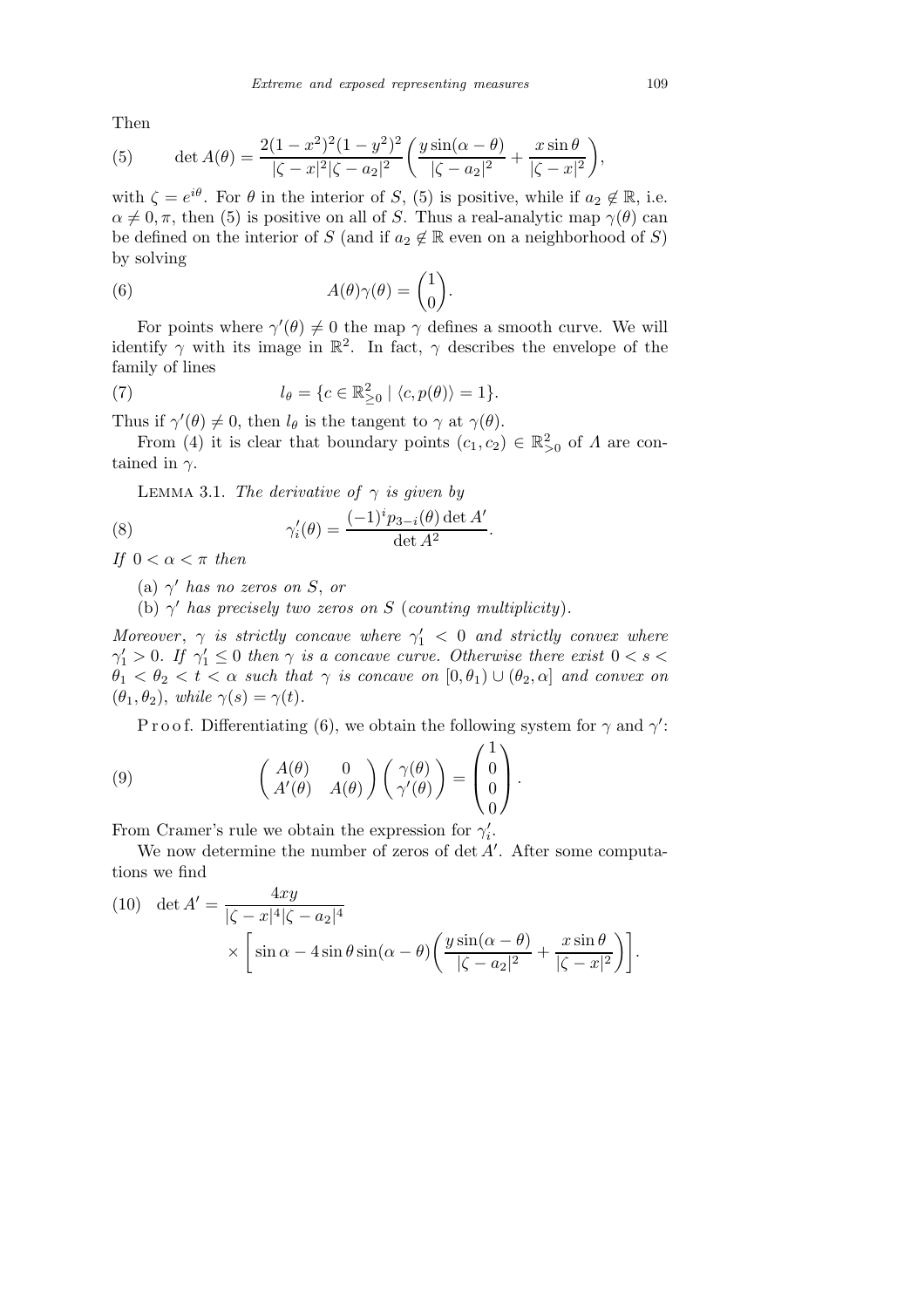As the other factors are positive, we only have to study the number of zeros of the factor [...] of (10). Let  $u = 2x/(1+x^2) \in (0,1)$ ,  $v = 2y/(1+y^2) \in (0,1)$ . Multiply [...] by its denominators and call the result  $\psi = \psi_{u,v,a}$ . Then

(11) 
$$
\psi(\theta) = \sin \alpha - u[\sin \alpha \cos \theta + 2 \sin^2 \theta \sin(\alpha - \theta)] - v[\sin \alpha \cos(\alpha - \theta) + 2 \sin \theta \sin^2(\alpha - \theta)] + uv \sin \alpha[\cos \theta \cos(\alpha - \theta) + 2 \sin \theta \sin(\alpha - \theta)].
$$

Inspection shows that  $\psi(0) > 0$ ,  $\psi(\alpha) > 0$ . Furthermore,  $\psi'$  is given by

 $3\sin(\alpha-2\theta)[-u\sin\theta-v\sin(\alpha-\theta)+uv\sin\alpha].$ 

The first factor has one zero at  $\theta = \alpha/2$ , the final factor is convex and easily seen to be negative. So  $\psi'$  has one zero on S. The conclusion is that  $\psi$  and therefore det A' both have on S either none or two zeros, counting multiplicity. We compute the slope of the tangent  $l_{\theta}$  to  $\gamma$  at  $\gamma_{\theta}$ . It equals

(12) 
$$
\text{slope } l_{\theta} = \gamma_2'(\theta) / \gamma_1'(\theta) = -p_1(\theta) / p_2(\theta).
$$

We see that slope  $l_{\theta}$  is negative and strictly increasing on S. If we keep in mind that  $\gamma_1'(\theta)$  is negative for  $\theta \in S$  close enough to 0 or  $\alpha$ , the lemma follows.  $\blacksquare$ 

REMARK 3.2. The sign of the second derivative of  $\langle \gamma(\theta_0),p(\theta) \rangle$  at  $\theta_0$ equals the sign of  $\gamma_1'(\theta_0)$ . A maximum (resp. minimum) of  $\langle \gamma(\theta_0), p(\theta) \rangle$ at  $\theta_0$  corresponds to concavity (convexity) of  $\gamma$  at  $\theta_0$ . Indeed, (11) gives  $\langle \gamma(\theta), p''(\theta) \rangle = -\langle \gamma'(\theta), p'(\theta) \rangle =: g(\theta)$ . This gives the matrix equality

$$
A(\gamma,\gamma')=\begin{pmatrix} 1 & 0 \\ 0 & -g(\theta) \end{pmatrix}
$$

.

Since det  $A > 0$ , for every  $\theta \in S$  we have sign  $\det(\gamma, \gamma') = -\operatorname{sign} \gamma_1(\theta)' =$  $-\operatorname{sign} q(\theta)$ .

THEOREM 3.3. We keep the notation as above. If  $0 < \alpha < \pi$  and  $\gamma'$  is zero free, then the extreme points of  $\Lambda$  are formed by the origin and the smooth curve  $\gamma$ , while in case  $\gamma'$  has two zeros on S, the extreme points are formed by the origin and a piecewise smooth curve contained in  $\gamma$  which connects  $((1-x)/(1+x),0)$  and  $(0,(1-y)/(1+y))$  and consists of two smooth parts. If  $\alpha = \pi$ , then  $M_E$  is a quadrangle in  $\mathbb{R}^2_{\geq 0}$  with boundary determined by the two axes and the lines  $l_0$  and  $l_{\pi}$ .

P r o o f. We keep  $a_1 > 0$  and assume  $0 < \alpha < \pi$  first. Let  $\partial A$  denote the intersection of the boundary of  $\Lambda$  and  $\mathbb{R}^2_{>0}$ . Observe that by (6),  $\gamma(0) = (1/p_1(0), 0)$  and  $\gamma(\alpha) = (0, 1/p_2(\alpha))$  in conformity with the  $|E| = 1$ situation; moreover, these are the only points of intersection of  $\gamma$  with the positive axes. We know that  $\Lambda$  is a convex set in the first quadrant with  $∂Λ$  contained in γ. If det  $A' ≥ 0$  on S then γ is a concave curve in the first quadrant connecting  $\gamma(0)$  and  $\gamma(\alpha)$  and strictly concave except for maybe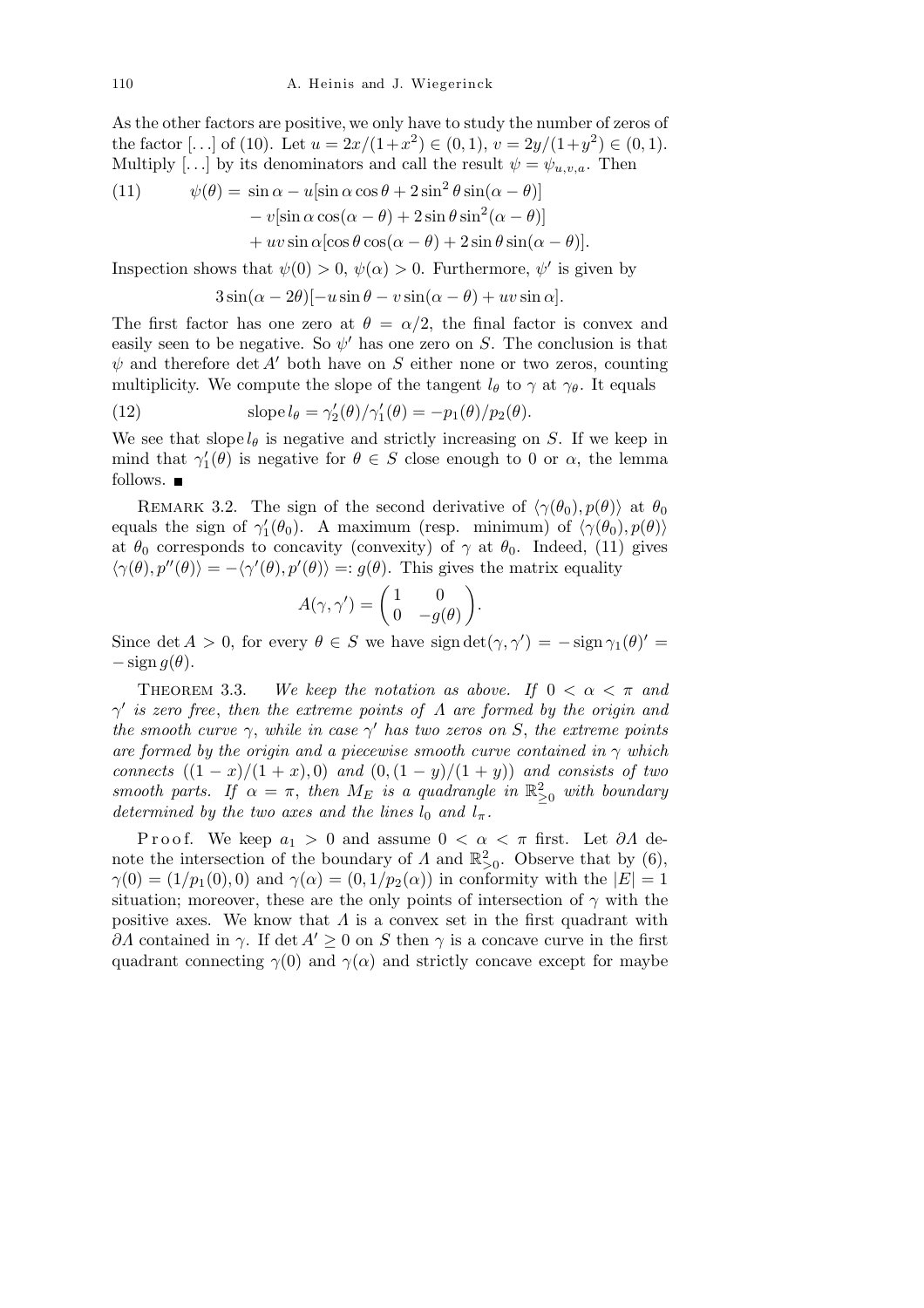one point  $\theta_0$  with det  $A'(\theta_0) = 0$ . We conclude that  $\overline{\partial A} = \gamma$  and  $\gamma$  consists of extreme points.

On the other hand, if  $\det A'$  is negative somewhere, then keeping the notation of Lemma 3.1 we have  $\gamma(s) = \gamma(t)$  and

$$
\overline{\partial} \Lambda = \{ \gamma(\theta) : \theta \in [0, s] \cup [t, \alpha] \}.
$$

This part of  $\gamma$  is strictly concave, so again all points of  $\overline{\partial} \overline{\Lambda} = \gamma$  are extreme. If  $\alpha = \pi$  then it is clear that  $\langle c, p(\theta) \rangle$  has extreme points at  $\theta = 0, \pi$ . Because of the remark after 3.1,  $\gamma$  is convex and so, by symmetry, a stationary point  $\theta \notin \{0, \pi\}$  of  $\langle c, p(\theta) \rangle$  must be a minimum. It follows that at  $0, \pi$ , the function  $\langle c,p(\theta) \rangle$  has two maxima. They must both be  $\leq 1$ , so  $M_E$  is indeed described by  $\{c \in \mathbb{R}_{\geq 0}: l_0(c) \leq 1, l_\pi(c) \leq 1\}$ .

The next theorem will show that both cases of Theorem 3.3 can occur.

DEFINITION 3.4. Let  $a_1, a_2 \in D \setminus \{0\}$ . The pair  $\{a_1, a_2\}$  is called good if  $a_1, a_2$  are positively dependent or if they are not collinear and  $\det(A) \geq 0$ on S, bad otherwise.

THEOREM 3.5. (a) (*Noncollinear*) bad pairs exist.

(b) If  $(a_1, a_2)$  is good then  $(\lambda a_1, \mu a_2)$  is good for  $\lambda, \mu \in (0, 1]$ .

(c) For every  $\alpha \in (0, \pi)$  there is a constant  $0 < \delta < 1$  such that all pairs  ${a_1, a_2}$  in a sector of aperture  $\alpha$  and radius  $\delta$  are good. Hence (nontrivial) good pairs exist.

P r o o f. We may assume  $a_1 = x > 0$ ,  $a_2 = ye^{i\alpha}$ ,  $0 < \alpha < \pi$ .

(a) Suppose that all pairs were good; then (10) would be nonnegative for all  $0 \le \theta \le \alpha$ ,  $0 \le x, y \le 1$ . Then this is also valid for  $x = 1 = y, \ \theta = \alpha/2$ by continuity. Substituting in (11) gives, however,

$$
\psi_{1,1,\alpha}(\alpha/2) = \sin \alpha - 4\sin(\alpha/2) + \sin(\alpha)(1 + \sin^2(\alpha/2)),
$$

which is negative if  $0 < \alpha < \pi$ . Therefore, there exist bad pairs.

(b) This follows from (10) since the factor [...] is decreasing as x, y increase.

(c) This follows from (10) since the terms other than  $\sin \alpha$  in [...] can be made arbitrarily small.

4. Finite interior support. In case  $|E| \geq 3$  we have only fragmentary results.

DEFINITION 4.1. A finite subset  $\{a_1,\ldots,a_n\}$  of D is called good if every pair  $\{a_i, a_j\}, 1 \leq i < j \leq n$ , is good.

One might wonder if every finite set in  $D$  that is not contained in an interval  $[0,e^{i\theta}]$  (cf. Lemma 2.6) is full support for some extreme measure  $\mu \in M_0$ . The answer is no, as we will now see.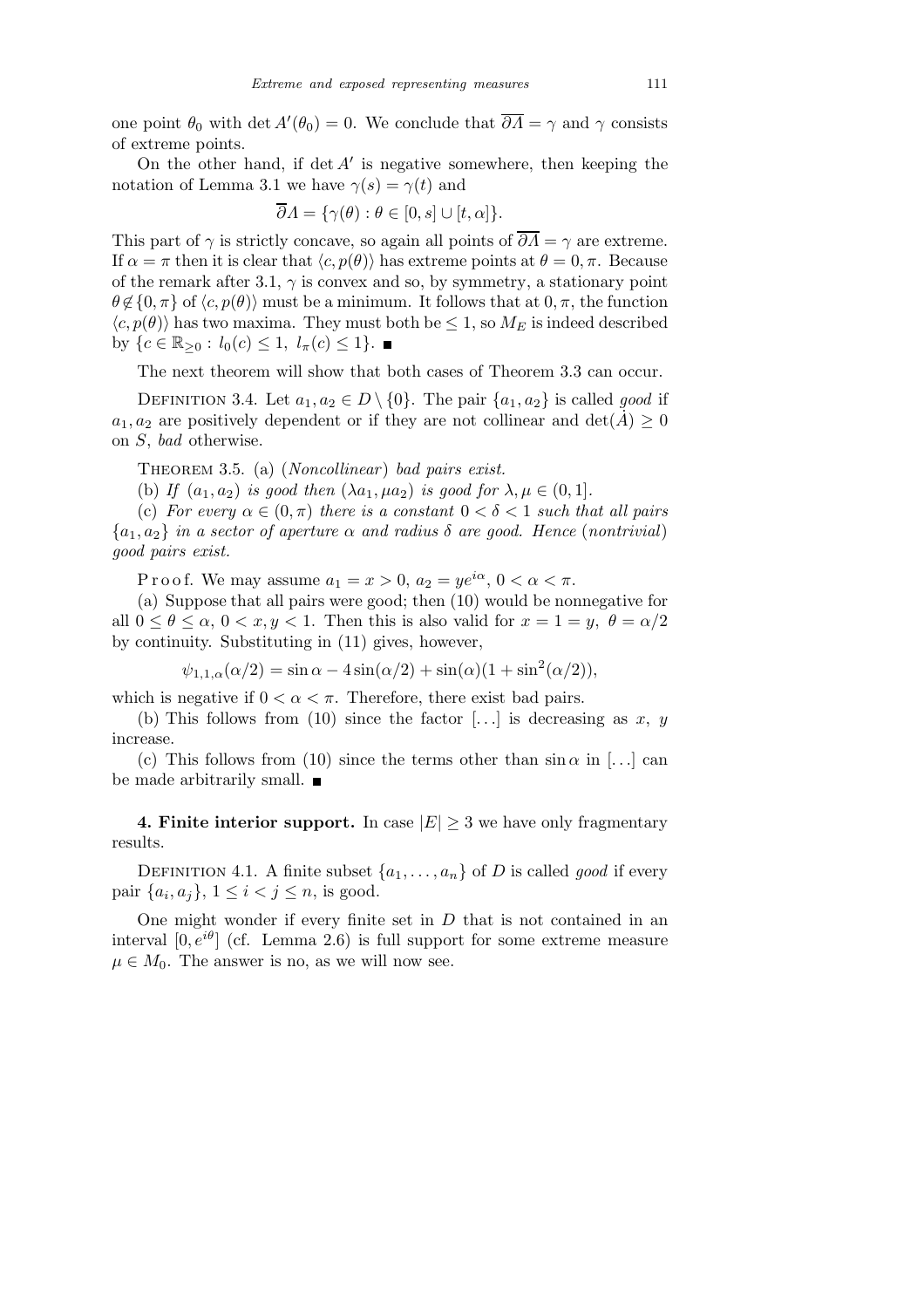THEOREM 4.2. Let  $n \geq 3$  and let  $E = \{a_1, \ldots, a_n\} \subset D \setminus \{0\}$  be good and suppose E is contained in a sector of aperture  $\leq \pi$ . Then there is no extreme  $\mu \in M_0$  with supp  $\mu_0 = E$ .

P r o o f. Let  $\mu \in M_E$  be extreme. Put  $c = c(\mu)$  as introduced in 2.7 and suppose  $c_i > 0$  for all i. Let  $\theta_i = \arg a_i$ . We may assume that  $0 = \theta_1 \le \theta_2 \le$  $\ldots \leq \theta_n < \pi$ . Using Lemma 2.4 one easily sees that  $\langle c, p(\theta) \rangle$  assumes its maximum only on the arc  $[0, \theta_n]$ . Moreover, since  $\mu$  is a boundary point of  $M_0$ this maximum equals 1. Also, if  $\langle c, p(\theta) \rangle = 1$  for  $c \in A_E$ , then  $\langle c, p'(\theta) \rangle = 0$ and  $\langle c, p''(\theta) \rangle \leq 0$ .

Let  $V_{\theta}$  be the part of the hyperplane  $\langle x,p(\theta)\rangle = 1, \langle x,p'(\theta)\rangle = 0$  defined by  $V_{\theta} \subset \mathbb{R}_{\geq 0}^n$ . It is clear that there exists a  $\theta \in [0, \theta_n]$  such that  $c \in V_{\theta}$ . If we are able to show that  $V_{\theta} \subset \Lambda_E$ , then we find that  $c \in \text{Ex}(\Lambda_E) \Rightarrow c \in$  $\text{Ex}(V_{\theta})$ , which implies that at least one of the  $c_i$  vanishes. This leads to a contradiction. The following lemma complets the proof.

LEMMA 4.3.  $V_{\theta} \subset A_E$  if  $\zeta \in [0, \theta_n]$ .

P r o o f. For  $n = 2$  this follows from the previous theory by distinguishing two cases: If  $\theta_2 = 0$ , then  $\theta = 0$ , and  $p'(0) = 0$  so  $V_0 = \mathbb{R}_{\geq 0}^2 \cap \langle c, p(0) \rangle = 1$  $\subset \Lambda_E$ . In the second case we have  $V_{\theta} = {\gamma(\theta)} \subset \Lambda_E$  because every pair is good by hypothesis. We will proceed by induction, supposing  $n \geq 3$ . Note that  $V_{\theta} \subset \Lambda_E \Leftrightarrow \text{Ex}(V_{\theta}) \subset \Lambda_E$ .

Let q be an extreme point of  $V_{\theta}$ . Then  $q_k = 0$  for a certain  $1 \leq k \leq n$ . We can apply the induction hypothesis as soon as we know that  $\theta$  is in the interval determined by the remaining  $\theta_j$  ( $j \neq k$ ). This is certainly the case if  $1 < k < n$ . We next deal only with  $k = n$ , observing that  $k = 0$  can be treated similarly.

Assume that  $q_n = 0$ . In view of Lemma 2.4,  $q_j p_j(\theta)$  is decreasing on  $(\theta_j, \pi + \theta_j)$ , hence  $\langle q, p(\theta) \rangle = \sum_{j=0}^{n-1} q_j p_j(\theta)$  is decreasing on  $(\theta_{n-1}, \pi]$ . Therefore  $\langle q, p'(\varphi) \rangle \neq 0$  for  $\varphi \in (\theta_{n-1}, \pi]$ . Thus  $q \in V_{\theta} \Rightarrow \theta \in [0, \theta_{n-1}]$ .

On the other hand, there may also be extreme points supported on all of E, if  $|E| = 3$ .

THEOREM 4.4. Let  $E = \{a_1, a_2, a_3\} \subset D \setminus \{0\}$  with 0 in the interior of CH(E). Then there exists an extreme  $\mu \in M_0$  with  $\text{supp}(\mu) = T \cup E$ .

P r o o f. We may assume that  $\arg a_1 = 0 < \arg a_2 < \arg a_3 < 2\pi$ . Let F be the orthogonal complement of  $p(0)$  and  $p'(0)$  in  $\mathbb{R}^3$ . Then F is one-dimensional, spanned by a single vector f. Because  $p'_1(0) = 0$  and  $p'_2(0)p'_3(0) < 0$ , we may assume that  $f_2, f_3 > 0$  and, consequently,  $f_1 < 0$ . Define

$$
\widetilde{c} = \left(\frac{1 - a_1}{1 + a_1}, 0, 0\right),
$$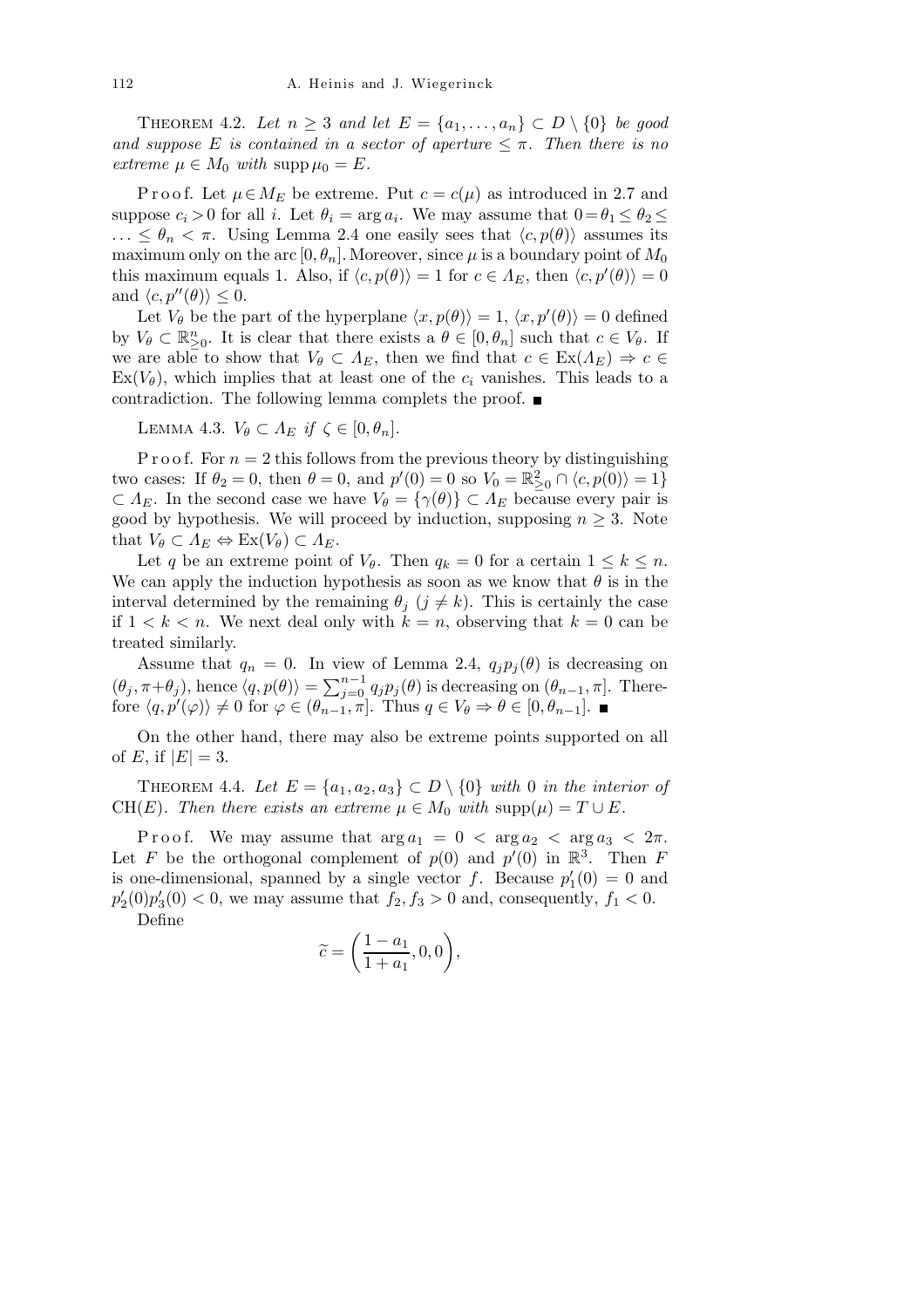the extreme point of  $\Lambda_E$  on the positive  $c_1$  axis. Let  $c_\lambda = \tilde{c} + \lambda f$  for  $\lambda \geq 0$ . Notice that all  $c \in \mathbb{R}^3$  with the property that  $\langle c, p(0) \rangle = 1, \langle c, p'(0) \rangle = 0$  are of the form  $c_{\lambda}$ . Now we have

$$
c_{\lambda} \in \Lambda_E \Leftrightarrow \forall \theta \in [0, 2\pi) \ \lambda \langle f, p(\theta) \rangle \leq 1 - \langle \widetilde{c}, p(\theta) \rangle.
$$

Observe that the right-hand side of the second inequality is positive on  $(0, 2\pi)$  and has a double zero at  $\theta = 0$ . Its left-hand side also has (at least) a double zero at  $\theta = 0$ . Thus for sufficiently small but positive  $\lambda$  the last inequality is satisfied and  $c_{\lambda}$  belongs to  $\Lambda_E$ . If we let  $\lambda$  increase, then  $c_{\lambda,1}$ decreases while  $c_{\lambda,2}, c_{\lambda,3}$  increase. Let  $\lambda_1$  be the largest value such that  $c_{\lambda_1} \in$  $\Lambda_E$ . Then all coordinates of  $c_{\lambda_1}$  are positive. Otherwise,  $c_{\lambda_1,1}$  would be 0. We show that that this would imply  $c_{\lambda_1} \notin A_E$ . Indeed,  $\langle c_{\lambda_1}, p(0) \rangle = 1$ , but the maximum of  $\langle c_{\lambda_1}, p(\theta) \rangle$  is attained on  $(\arg a_2, \arg a_3)$ , which does not contain 0 because  $\arg a_3 - \arg a_2 < \pi$  by the convexity assumption. The point  $c_{\lambda_1}$  is an extreme point of  $\Lambda_E$ . If  $c_{\lambda_1}$  could be written as a convex combination of  $d, e \in A_E$ , then  $d, e$  would be of the form  $c_{\lambda}$  because of the behavior at 0 and this implies that  $d = e = c_{\lambda_1}$ .

Remark 4.5. The preceding theorem is based on the fact that there is a  $\theta$  such that the half-line  $V_{\theta}$ , introduced in the proof of Theorem 4.2, has a segment in common with  $\Lambda_E$  such that one of the endpoints is in  $\mathbb{R}^3_{>0}$ . This happens precisely in the following situation. Let  $E_i = E \setminus \{a_i\}$ . Theorem 3.3 describes the extreme points of  $A_{E_i}$  as points of the form  $\gamma_i(\theta)$ ,  $\theta \in A_i \subset$  $[0, 2\pi)$ . If we can choose  $\theta$  in  $A_i$  but outside the other  $A_i$ 's, then  $V_\theta$  has the required property. Such a choice of  $\theta$  is certainly possible if all 3 pairs are bad.

**5. Exposed points of**  $M_0$ . Recall that if  $p \in C$  is a boundary point of a convex set  $C$  in some topological vector space, then there exists a supporting hyperplane at p. If the hyperplane H can be chosen with  $H \cap C = \{p\}$  then  $p$  is called an *exposed point* of  $C$ . In our case the vector space is  $M$ , the space of complex Borel measures on  $\overline{D}$  endowed with the weak\* topology, and hyperplanes are sets of the form  $H = \{ \mu : \int f d\mu = c \}$  where  $c \in \mathbb{C}$  and  $f \in C(\overline{D}) \setminus \{0\}.$ 

Again we consider relatively closed subsets  $E$  of  $D$  and the subsets  $M_E$ of  $M_0$  of representing measures defined in the introduction.

Let X be the closure of the convex hull of  $\{P(\zeta) \mid |\zeta| > 1\} \cup \{f \in C(\overline{D})\}\$  $f \leq 0$  in  $C(\overline{D})$ . Introduce  $\mathcal{M}_0 = {\mu \in M \mid \mu(T) = 0, \langle \mu, x \rangle \leq 1, x \in X}$ and its weak\* closure is  $\overline{\mathcal{M}} = {\mu \in \mathcal{M} \mid \langle \mu, x \rangle \leq 1, x \in X}.$ 

LEMMA 5.1. Suppose that  $h \in C(\overline{D})$  has the property that  $\langle \mu, h \rangle \leq 1$  for all  $\mu \in \mathcal{M}_0$ . Then  $h \in X$ .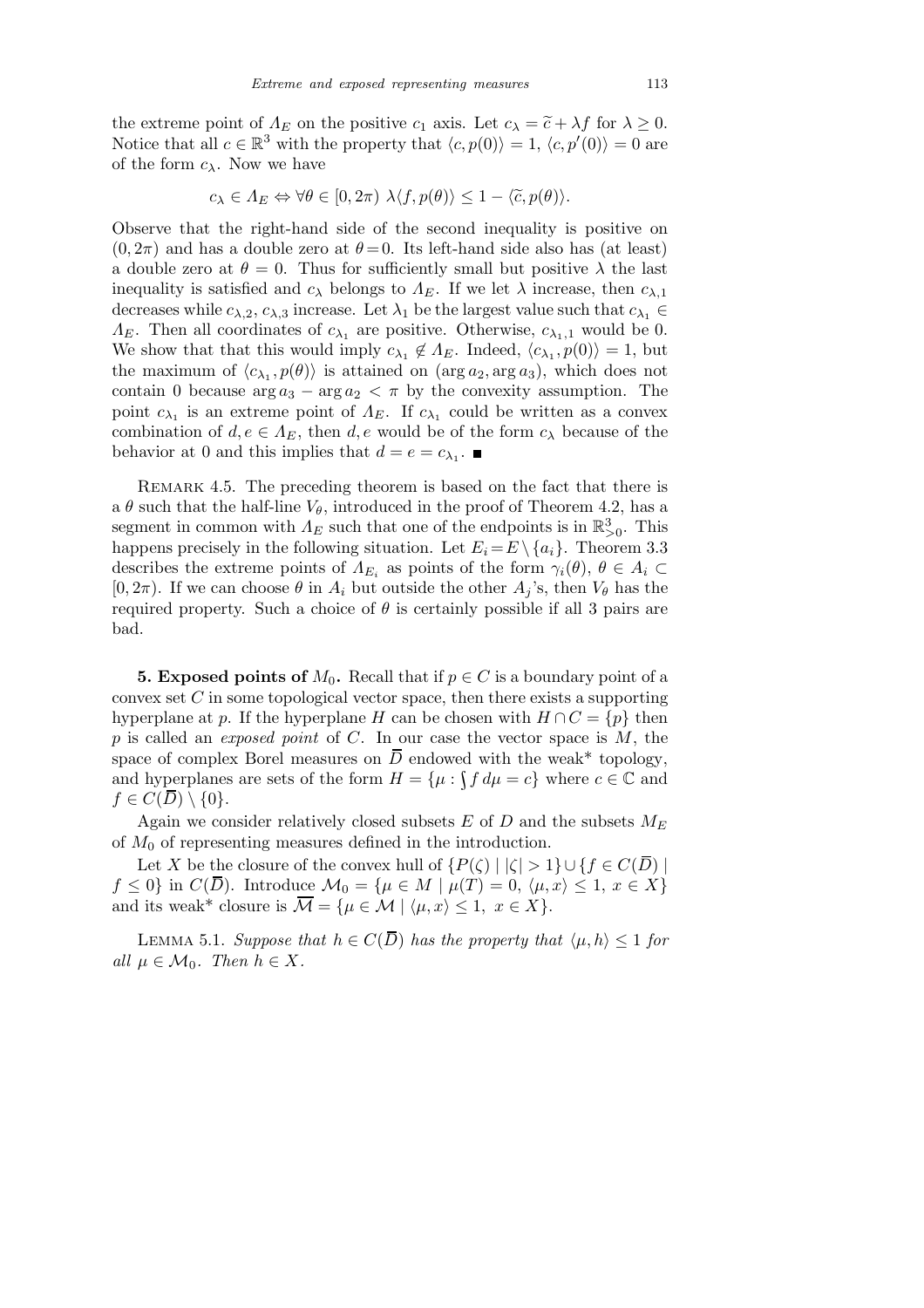P r o o f. This is a simple application of the Hahn–Banach theorem.  $X$  is a closed convex neighborhood of 0. If  $h \notin X$ , then the Minkowski functional p of X is larger than 1 at h. Its restriction to the half-line  $\{th \mid t > 0\}$  can be extended to a linear functional  $\mu \in M$  that is bounded by p. Then  $\mu \in \overline{\mathcal{M}}$ and  $\langle \mu, h \rangle > 1$ , a contradiction.

Because  $\mathcal{M}_0$  is starshaped with respect to 0 (i.e.  $\mu \in \mathcal{M}_0$  implies  $t\mu \in$  $\mathcal{M}_0$  for  $0 \le t \le 1$ ) a supporting hyperplane for a nonzero measure  $\mu \in \mathcal{M}_0$ cannot pass through 0. We can thus assume that  $c = 1$  and H is of the form  $\langle \mu, f \rangle = 1, f \in C(\overline{D})$ , and  $\langle \nu, f \rangle \leq 1$  for  $\nu \in \mathcal{M}_0$ . We call f the supporting functional.

LEMMA 5.2. Suppose  $\mu \in \mathcal{M}_0$  is a (non-zero) boundary point with supporting functional  $h \in C(\overline{D})$ . Then there exists a probability measure  $\sigma$ such that  $h \leq P[\sigma]$  with equality on  $D \cap \text{supp}\,\mu$  and  $\sigma$  is concentrated on  $\{\zeta \in T \mid \langle \mu, P(\zeta) \rangle = 1\}.$ 

P r o o f. By Lemma 5.1 we see that h is a uniform limit on  $\overline{D}$  of continuous functions  $G_N$ , where  $G_N = H_N - f_N$  with  $f_N \in C(\overline{D})$  nonnegative and

(13) 
$$
H_N(z) = \sum_{j=1}^{M} c_j P(\zeta_j, z)
$$

with  $c_j > 0$ ,  $\sum c_j \leq 1$ ,  $|\zeta_j| > 1$  and all depending on N. Observe that  $H_N$ are positive harmonic functions on  $\bar{D}$  with

$$
H_N(0) = \int\limits_T H_N(e^{i\theta}) \frac{d\theta}{2\pi} \le 1.
$$

After taking a subsequence if necessary, we may assume that  $H_N$  converges weak\* to some positive measure  $\sigma$  on T. The harmonic functions  $H_N$  will then converge uniformly on compact sets in  $D$  to a continuous function. Uniform convergence of the  $G_N$  then implies that  $f_N$  converges weak\* to some nonnegative measure on  $\overline{D}$  and uniformly on compact sets to some continuous  $f \geq 0$  on D. We have

(14) 
$$
1 = \int_{D} \lim_{N \to \infty} G_N d\mu = \lim_{N \to \infty} \left( \int H_N d\mu - \int f_N d\mu \right)
$$

$$
\leq \lim_{N \to \infty} \inf \left( H_N(0) - \int f_N d\mu \right)
$$

$$
\leq \lim_{N \to \infty} H_N(0) - \limsup_{N \to \infty} \int f_N d\mu \leq 1.
$$

We conclude that  $H_N(0) \to 1$ , which implies  $|\sigma| = 1$ , and  $f_N \to 0$  in  $L^1(\mu)$ and uniformly on compact sets in  $D \cap \text{supp }\mu$  as  $N \to \infty$ . It also follows that  $h \leq \lim H_N$  as measures on  $\overline{D}$  with equality at least on  $D \cap \text{supp }\mu$ .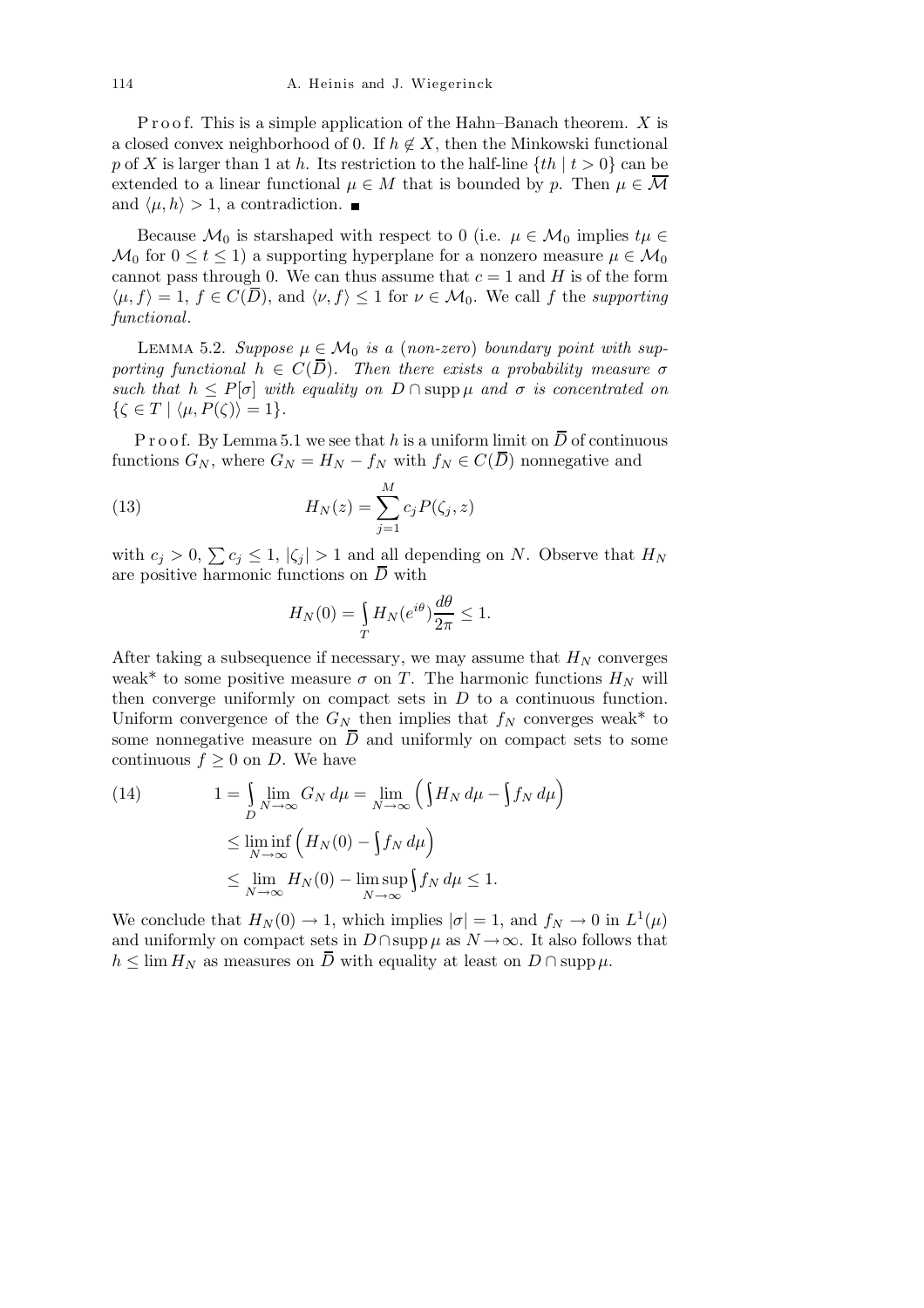Now recall that  $\langle \mu, P(\zeta) \rangle$  is a nonnegative lower semicontinuous function  $\leq 1$  which gives meaning to  $\langle \mu, P(\zeta) \rangle d\sigma$ . Using the fact that  $h = P[\sigma]$  on  $D \cap \text{supp}\,\mu$  we obtain

(15) 
$$
1 = \int_{D} P[\sigma] d\mu = \int_{T} \langle \mu, P(\zeta) \rangle d\sigma.
$$

From this we infer that  $\sigma$  is concentrated on  $\{\zeta \in T \mid \langle \mu, P(\zeta) \rangle = 1\}$ .

LEMMA 5.3. If  $\mu = \mu_0 + \mu_1$  is an exposed point of  $M_0$  with  $\mu_0 \neq 0$ , then  $\mu_0$  is an exposed point of  $\mathcal{M}_0$ . The exposing functional can be chosen to be a continuous function f on D such that  $f = 0$  on T and  $f = P[\sigma]$ on  $D \cap \text{supp}\,\mu_0$  for some probability measure  $\sigma$  concentrated on  $\{\zeta \in T\}$  $\langle \mu, P(\zeta) \rangle = 1$ .

P r o o f. Let h be an exposing functional for  $\mu$ . Then

$$
\langle \mu, P[h] \rangle = \left\langle \frac{d\theta}{2\pi}, P[h] \right\rangle = \left\langle \frac{d\theta}{2\pi}, h \right\rangle < \langle \mu, h \rangle.
$$

Set  $c = 1/\langle \mu, h - P[h] \rangle$  and

$$
f(z) = c(h - P[h])(z).
$$

Then for  $\nu \neq \mu$  in  $M_0$ ,

$$
\langle \nu, f \rangle = c(\langle \nu, h \rangle - \langle \nu, P[h] \rangle) = c(\langle \nu, h \rangle - P[h](0))
$$
  
< 
$$
< c(\langle \mu, h \rangle - \langle \mu, P[h] \rangle) = \langle \mu, f \rangle.
$$

Thus  $\langle \mu, f \rangle = 1$ , f is an exposing functional, and  $f|_T = 0$ . Now

$$
\langle \mu_0, f \rangle = \langle \mu, f \rangle > \langle \nu, f \rangle = \langle \nu_0, f \rangle
$$

for all  $\nu_0 \neq \mu_0$  in  $\mathcal{M}_0$ . This shows that  $\mu_0$  is exposed in  $\mathcal{M}_0$  and the final statements follow from Lemma 5.2.

Let  $A = \{a_n\}_n$  be a sequence in D without interior limit points and with the property that almost every point of  $T$  is a nontangential limit point of A. Brown, Shields and Zeller showed that there exist representing measures  $\mu$  with  $\mu(A) = 1$  (see [1]). Let us call such representing measures BSZ measures. In [2] it was shown that there exist BSZ measures that are extreme in  $M_0$ . However:

PROPOSITION 5.4. No BSZ measure is exposed in  $M_0$ , nor in  $\mathcal{M}_0$ .

P r o o f. To reach a contradiction, suppose that  $\mu$  is a BSZ measure with mass on the sequence A that is exposed in  $M_0$ . Then it would be exposed in  $\mathcal{M}_0$  by the previous lemma. If  $\mu$  is exposed in  $\mathcal{M}_0$ , then the exposing functional may be assumed of the form  $h = P[\sigma]$  on a. On a small enough tail of A there exists a BSZ measure  $\mu'$  not equal to  $\mu$ . However,  $\langle h, \mu' \rangle =$  $\langle P[\sigma], \mu' \rangle = 1$ , contradicting h being the exposing functional.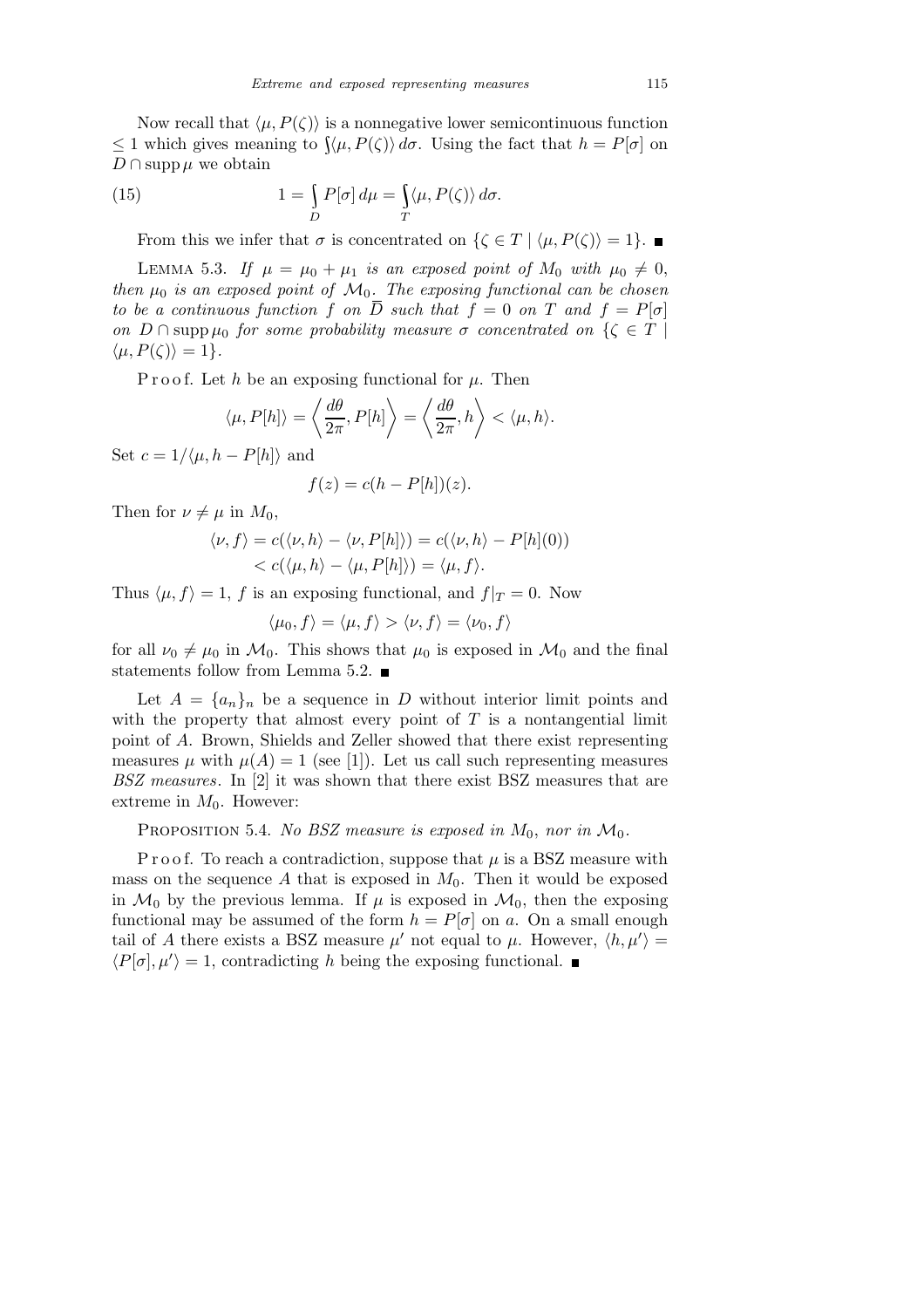REMARK 5.5. A little more generally we may consider a closed subarc J of T of length  $\leq \pi$  and a sequence A in D without limit points in  $\overline{D} \setminus J$ and such that almost every point of  $J$  is a nontangential limit point of a subsequence of A. Then one can see that the proof of [1] gives representing measures  $\mu$  such that  $\mu(J) = 0$  and  $\mu(a \cup T) = 1$ . If A is contained in the sector determined by J, then  $\mu_0$  is real-analytic and zero free on  $T \setminus J$ . The proof of Proposition 5.4 applies (with the note that  $l = \sigma$  on  $T \setminus J$ ) and shows that such measures cannot be exposed in  $M_0$ .

We will now turn to the case where  $E$  is finite and study  $M_E$  and the associated subsets  $\Lambda = \Lambda_E$  of  $\mathbb{R}^n$ . Izzo proved the following Theorem 5.8 for the case where  $E$  consists of one point (cf. [5]).

PROPOSITION 5.6. Let E be finite in D and let  $\nu_0$  be a positive measure on E. The following are equivalent:

- (i)  $\nu_0$  is an exposed point of  $\Lambda_E$ .
- (ii)  $\nu_0$  is an exposed point of  $\mathcal{M}_0$ .
- (iii)  $\nu_0 + (1/(2\pi) P_{\nu_0})d\theta$  is an exposed point of  $M_0$ .

P r o o f. (i)⇒(iii). The methods of Lemmas 5.1, 5.2 readily imply that the exposing functional h on E must be of the form  $P[\sigma]$ , with supp  $\sigma \subset$  $\{\zeta \mid P(\zeta,\nu_0)=1\}.$  This is a finite set, therefore  $\sigma$  is singular and  $P[\sigma]=0$ a.e. on T. We now choose  $\widetilde{h}$  in  $C(\overline{D})$  such that  $\widetilde{h} \leq P[\sigma]$  on D with equality only on E, while  $h = 0$  on T. We claim that h exposes  $\nu$  in  $M_0$ . Indeed, for  $\mu \in M_0$ ,

$$
\langle \widetilde{h}, \mu \rangle = \langle \widetilde{h}, \mu_0 \rangle \le \langle P[\sigma], \mu_0 \rangle \le 1.
$$

To have equality in the first inequality, we must have supp  $\mu_0 \subset E$ . But then equality in the last inequality can only occur if  $\mu_0 = \nu_0$ . It follows that  $\mu = \nu$ . Lemma 5.3 states that (iii)⇒(ii); finally, (ii)⇒(i) is obvious.

DEFINITION 5.7. We will call an extreme point  $\mu_0 \in M_E$  regular if  $\mu_1$ has only zeros of order 2.

THEOREM 5.8. Suppose that  $E$  is finite. Then every regular extreme point of  $M_E$  is an exposed point of  $M_E$ .

P r o o f. Let  $E = \{a_1, \ldots, a_n\} \subset D$ . As in the previous section we may identify  $M_E$  with a convex subset  $\Lambda = \Lambda_E$  in the positive octant:

(16) 
$$
\Lambda_E = \{c \in \mathbb{R}^n_{\geq 0} \mid \langle c, p(\theta) \rangle \leq 1 \ \forall \theta \in [0, 2\pi) \}.
$$

The proof is by induction on n, starting at  $n = 3$ . For  $n = 1$  it is clear that an extreme  $m_0$  is exposed in  $M_E$ , if  $n = 2$  it follows from the description of the boundary of  $M_E$  in Theorem 3.3, as a concave curve which does not contain intervals, that every extreme point is exposed in  $\Lambda_E$  and by Proposition 5.6 also in  $M_E$ . Suppose  $c_0$  is an extreme point of  $\Lambda$ . We may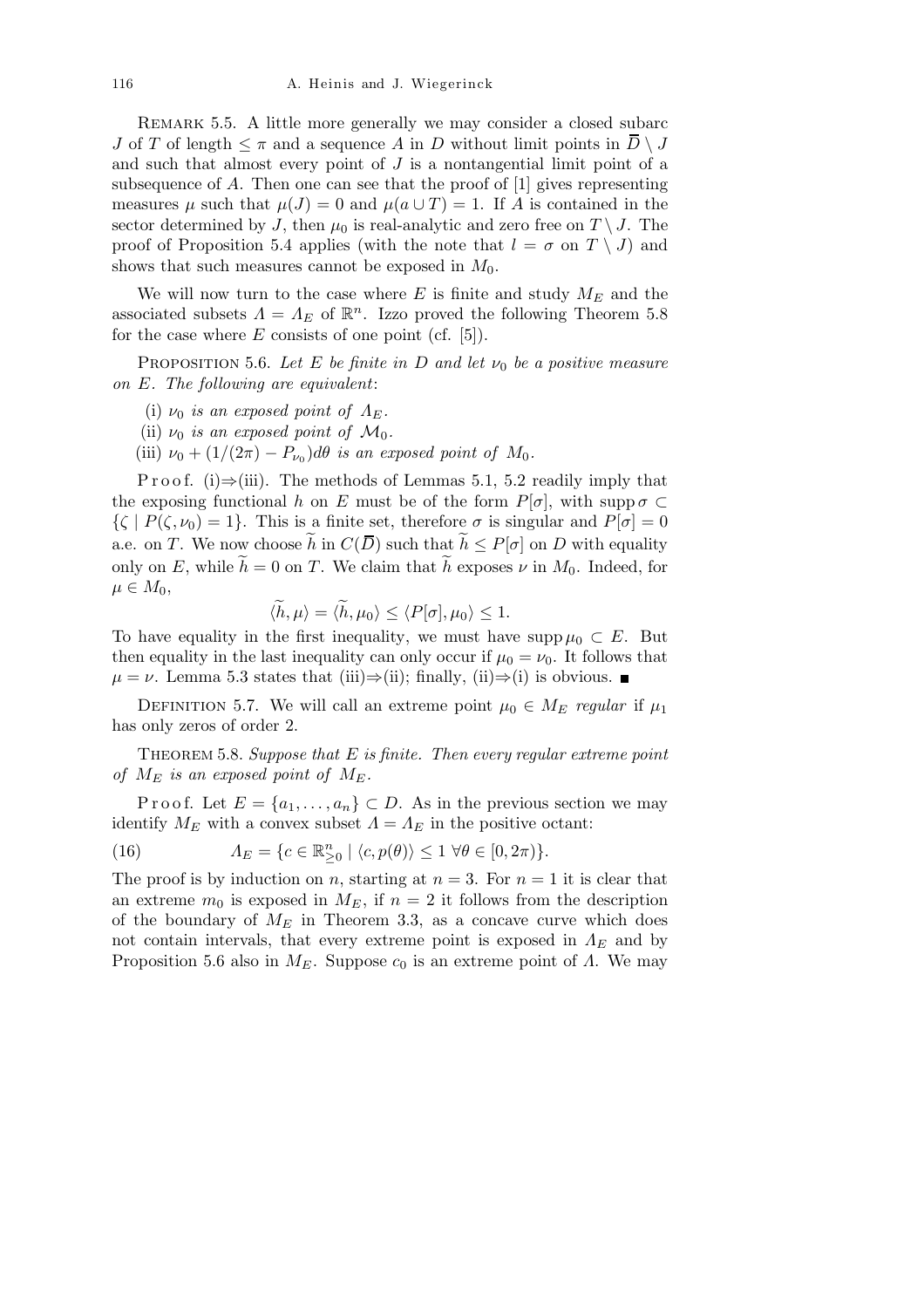assume that all components of  $c_0$  are positive, otherwise we could reduce  $n$ and apply Proposition 5.6 to show that such a point is exposed within  $M_0$ , hence also in  $M_E$ . Consider the set

$$
S = \{ \zeta \in T \mid \langle c_0, P(\zeta) \rangle = 1 \}.
$$

Clearly, S is a finite subset of T since  $\langle c_0, P(\zeta) \rangle$  is real-analytic and nonconstant on T. Also, S contains at least one point, otherwise  $c_0$  is not even in the boundary of  $M_E$ . Now let

$$
X_S = \{c \in \Lambda_E \mid \langle c, P(\zeta) \rangle = 1, \ \zeta \in S\}.
$$

We claim that  $X_S = \{c_0\}$ . Obviously,  $c_0 \in X_S$ . If there exists an additional point  $c \in X_S$ , then  $X_S$  would be a convex subset of  $\Lambda_E$  that contains the interval  $[c_0, c]$  Consider  $c_{\varepsilon} = c_0 + \varepsilon (c_0 - c)$ , where  $\varepsilon$  will be chosen positive. For  $\zeta \in S$ ,  $\zeta = e^{i\theta}$ , we have  $\langle c_{\varepsilon}, p(\theta) \rangle = 1$  and  $\langle c_{\varepsilon}, p'(\theta) \rangle = 0$ . Moreover, since  $c_0$  is regular, we have  $\langle c_0, p''(\theta) \rangle > \delta > 0$  on a neighborhood of S. Therefore, for  $0 < \varepsilon < \varepsilon_0$  sufficiently small,  $\langle c_{\varepsilon}, p''(\theta) \rangle > \delta/2$  for  $\zeta = e^{i\theta}$  in a smaller neighborhood V only depending on  $\varepsilon_0$ . Thus on V we have  $\langle c_{\varepsilon}, P(\zeta) \rangle < 1$ . On  $T \setminus V$  we have  $\langle c_0, P(\zeta) \rangle \leq 1 - \eta$ , hence for  $\varepsilon$  sufficiently small we have  $\langle c_{\varepsilon},P(\zeta)\rangle < 1$  on  $T \setminus V$ . The conclusion is that  $c_{\varepsilon} \in \Lambda_E$ . We can now write  $c_0$  as a convex combination of  $c_{\varepsilon}$  and c, contradicting that  $c_0$  is extreme. For the exposing functional for  $c_0$  we may now take

$$
w = \frac{1}{n} \sum_{\zeta \in S} P(\zeta),
$$

where  $n = \#S$ . We have  $\langle c_0, w \rangle = 1$  and  $\langle c, w \rangle = 1$  implies that for all  $\zeta \in S$ ,  $\langle c, P(\zeta) \rangle = 1$ , hence  $c \in X_S$ , that is,  $c = c_0$ .

REMARK 5.9. What will happen if  $c_0$  is extreme but not regular? We keep the notation of the previous theorem. It is clear, from the proof and the fact that exposing functionals must be of the form  $P[\sigma]$  with  $\sigma$  supported in S, that  ${c_0} = X_S$  is equivalent to  $c_0$  being exposed. If  $n = 2$  this will always be the case, although  $c_0$  is nonregular precisely in the borderline case when  $\gamma'$ has one zero with multiplicity 2 (cf. Lemma 3.1). On the other hand, a little experimenting with Maple gives the following example of an extreme point which is not exposed. Take three points:  $a_1 = 1/10$ ,  $a_2 = \frac{3}{20}e^{i\pi/3}$ ,  $a_3 = \overline{a}_2$ . Put weight  $c_1 = 1710234/42508549$  at  $a_1$  and equal weights  $c_2 = c_3 = 1$  at  $a_2$ and  $a_3$ . We obtain a point in the boundary of  $\Lambda = \Lambda_{\{a_1, a_2, a_3\}}$  by multiplying by a suitable positive constant. Call this point c. Then the Poisson transform  $\langle c, p(\theta) \rangle$  will have its only maximum at  $\theta = 0$  with the property that the first three  $\theta$ -derivatives vanish at  $\theta = 0$ . The point c is an extreme point of  $\Lambda$ . It is, however, not exposed, because  $X_S$  is the convex hull of c and  $((1 - a_1)/(1 + a_1), 0, 0).$